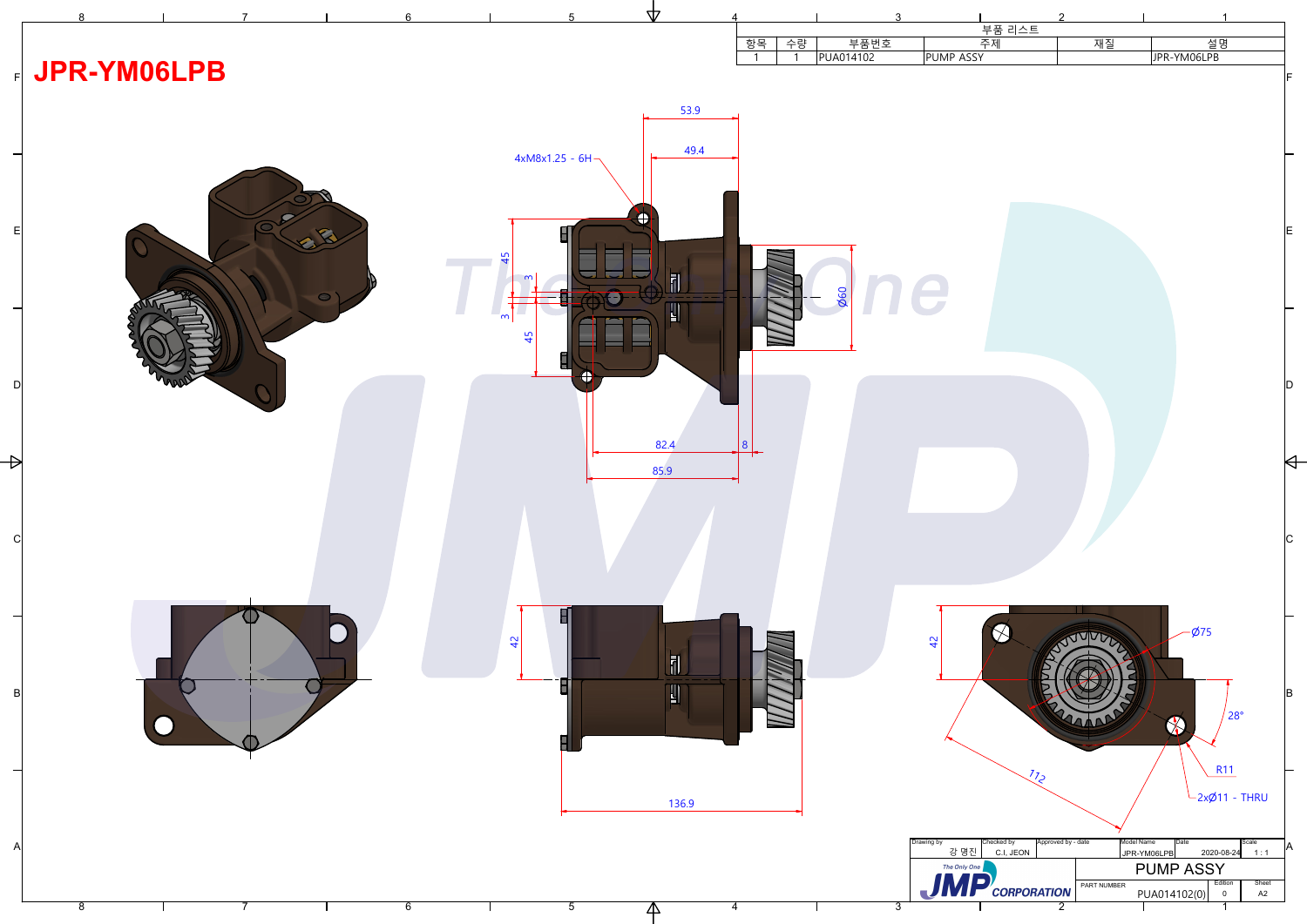| I<br>ப | 1.102  |
|--------|--------|
|        | 106LPB |
| -      | ν      |
| ⌒      | ٠.     |

## A: MAJOR KIT B: MINOR KIT C: CAM SET D: M-SEAL SET E: IMPELLER KIT

| QTY<br>No.     |               | PART NUMBER    | PART NAME              | A         | B         | $\mathsf{C}$ | D           |  |
|----------------|---------------|----------------|------------------------|-----------|-----------|--------------|-------------|--|
|                |               |                |                        | (JSK0129) | (JSM0129) | (CAMSET0042) | (JIKJMP016) |  |
| $\mathbf{I}$   | 2             | BER0031        | <b>BEARING</b>         | X         |           |              |             |  |
| $\overline{c}$ |               | BOL001901      | <b>NUT</b>             | X         |           |              |             |  |
| 3              |               | <b>BOL0129</b> | <b>FLAT WASHER</b>     | X         |           |              |             |  |
| $\overline{4}$ | 5             | <b>BOL0163</b> | <b>HEX BOLT</b>        | X         | X         | X(1)         |             |  |
| 5              |               | CAM0042        | CAM                    | X         | X         | X            |             |  |
| 6              |               | COV0050        | <b>COVER</b>           | X         | X         |              |             |  |
| $\overline{7}$ |               | GEA0029        | <b>GEAR</b>            |           |           |              |             |  |
| 8              |               | 7136-01        | <b>RUBBER IMPELLER</b> | X         | X         |              | X           |  |
| 9              |               | KEY0013        | <b>KEY</b>             | X         |           |              |             |  |
| 10             |               | <b>ORG0006</b> | O-RING                 | $\times$  |           |              |             |  |
| 11             |               | <b>ORG0044</b> | O-RING                 | X         |           |              |             |  |
| 12             |               | ORG0061        | O-RING                 | X         | X         |              | X           |  |
| 13             |               | PBC0233        | PUMP CASING            |           |           |              |             |  |
| 14             | $\mathcal{P}$ | RET0013        | <b>RETAINER</b>        | X         | X(1)      |              |             |  |
| 15             |               | SHA0133        | <b>SHAFT</b>           | X         |           |              |             |  |
| 16             |               | SNP0003        | SNAP-RING              | X         |           |              |             |  |
| 17             |               | SNP0017        | SNAP-RING              | $\times$  |           |              |             |  |
| 18             |               | SPC0032        | SPACER WASHER          | X         |           |              |             |  |